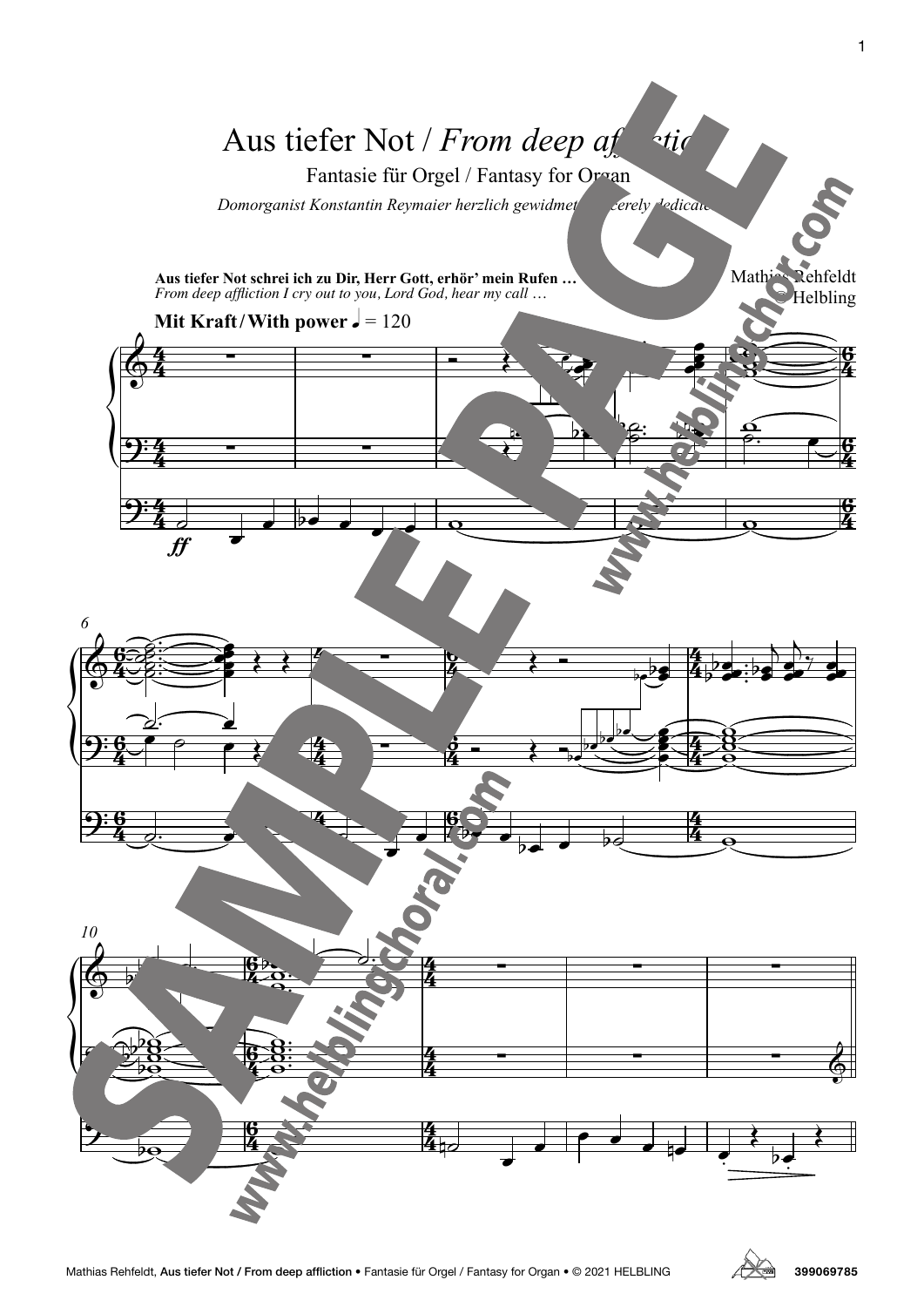

2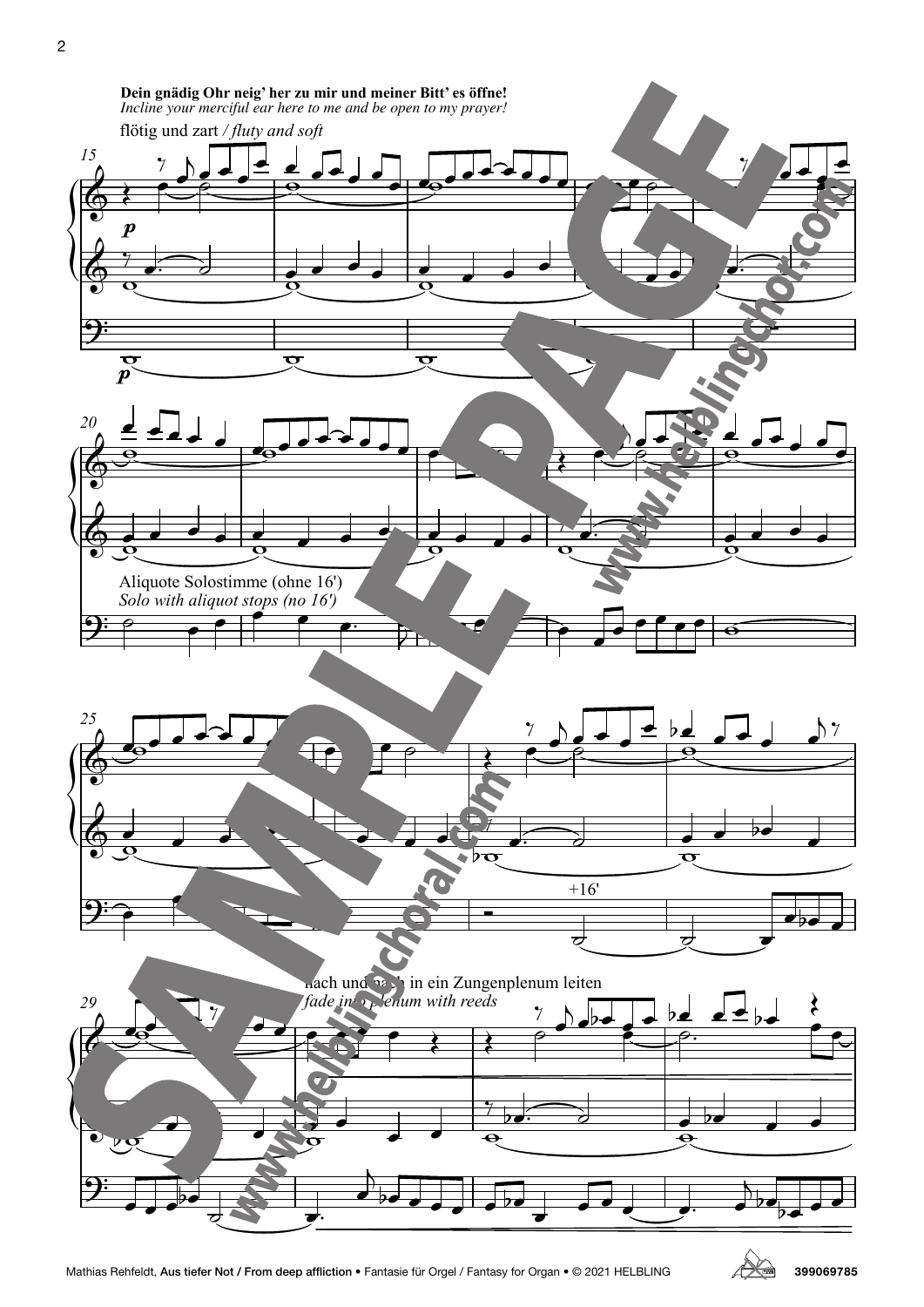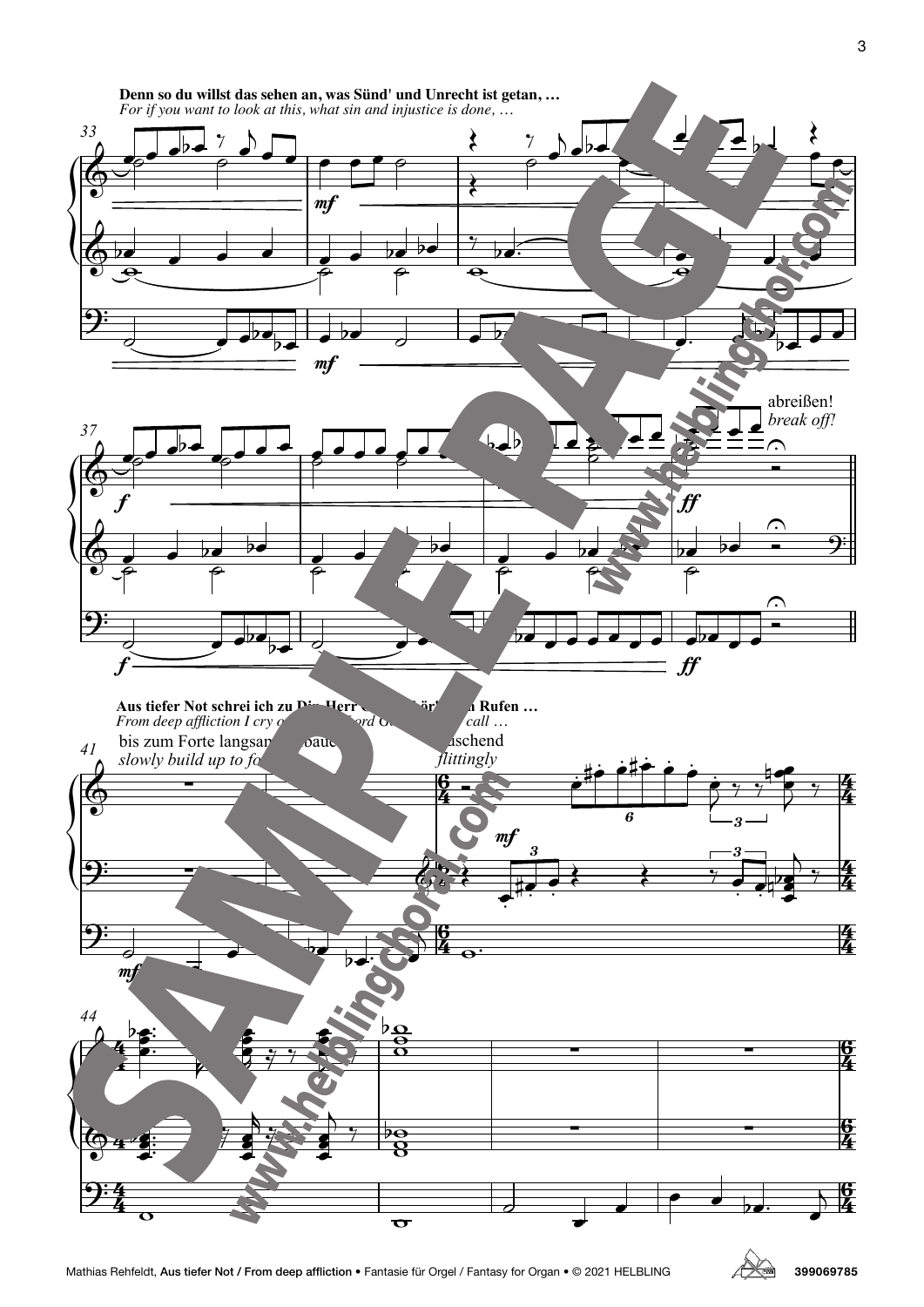

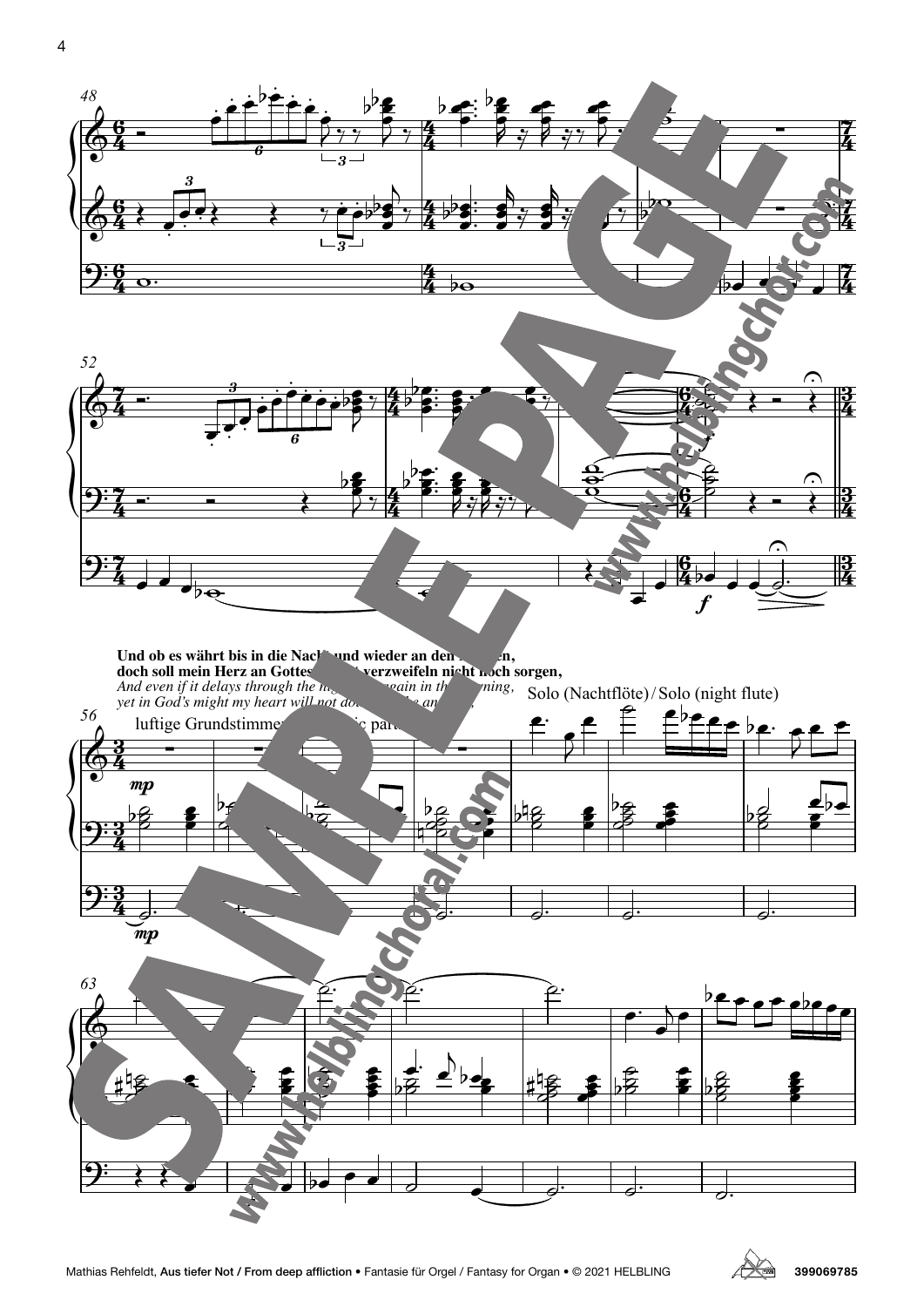

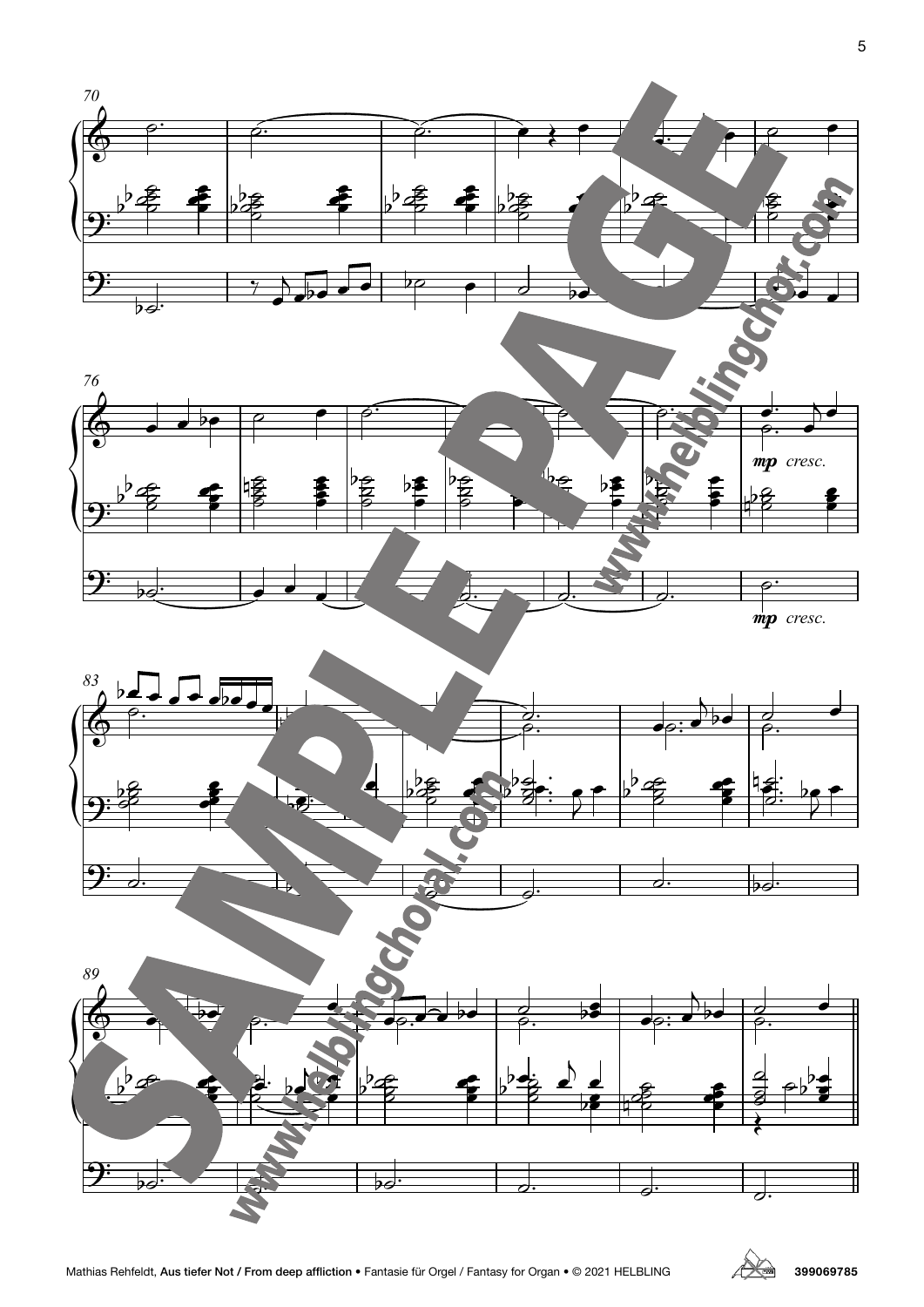

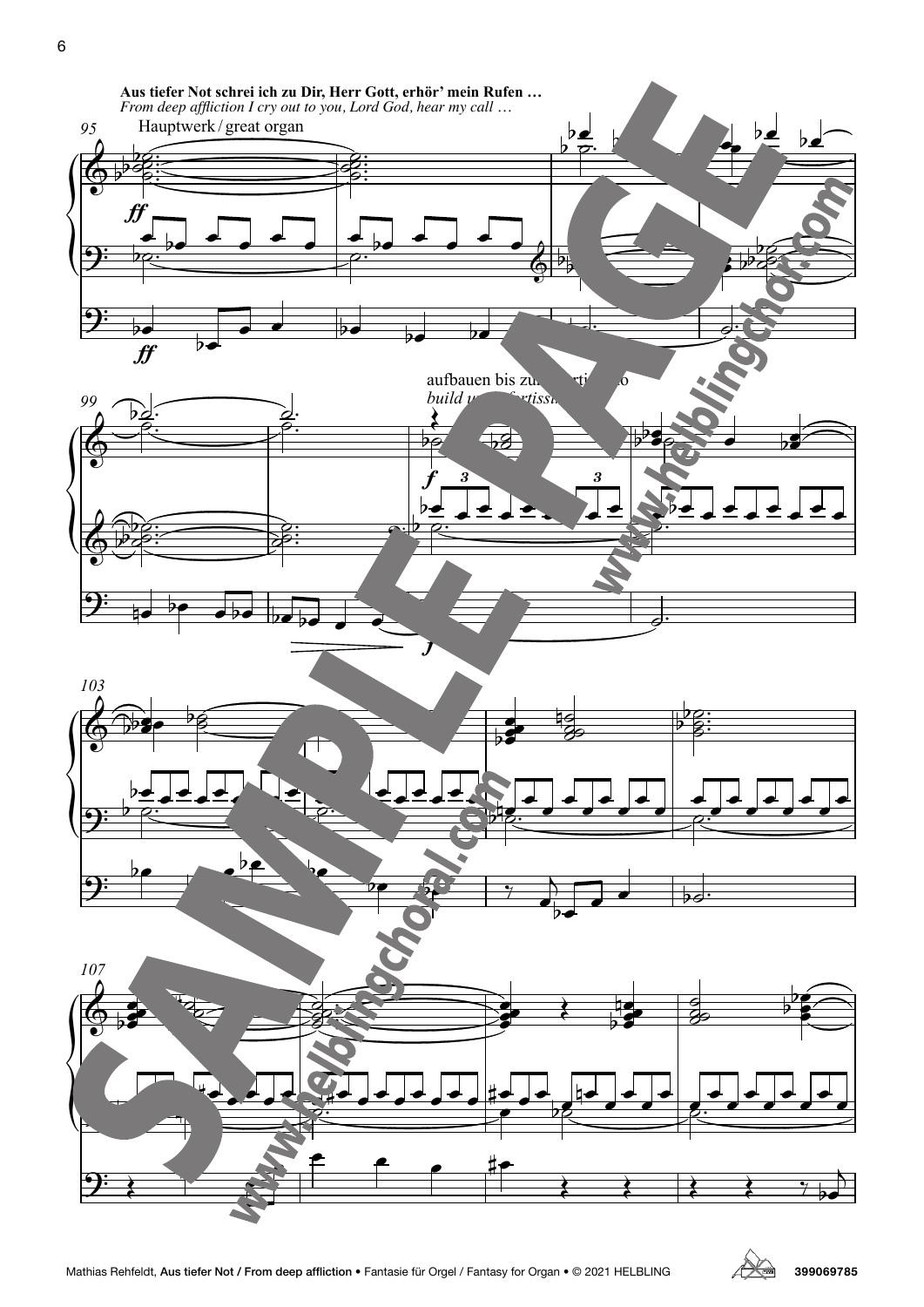

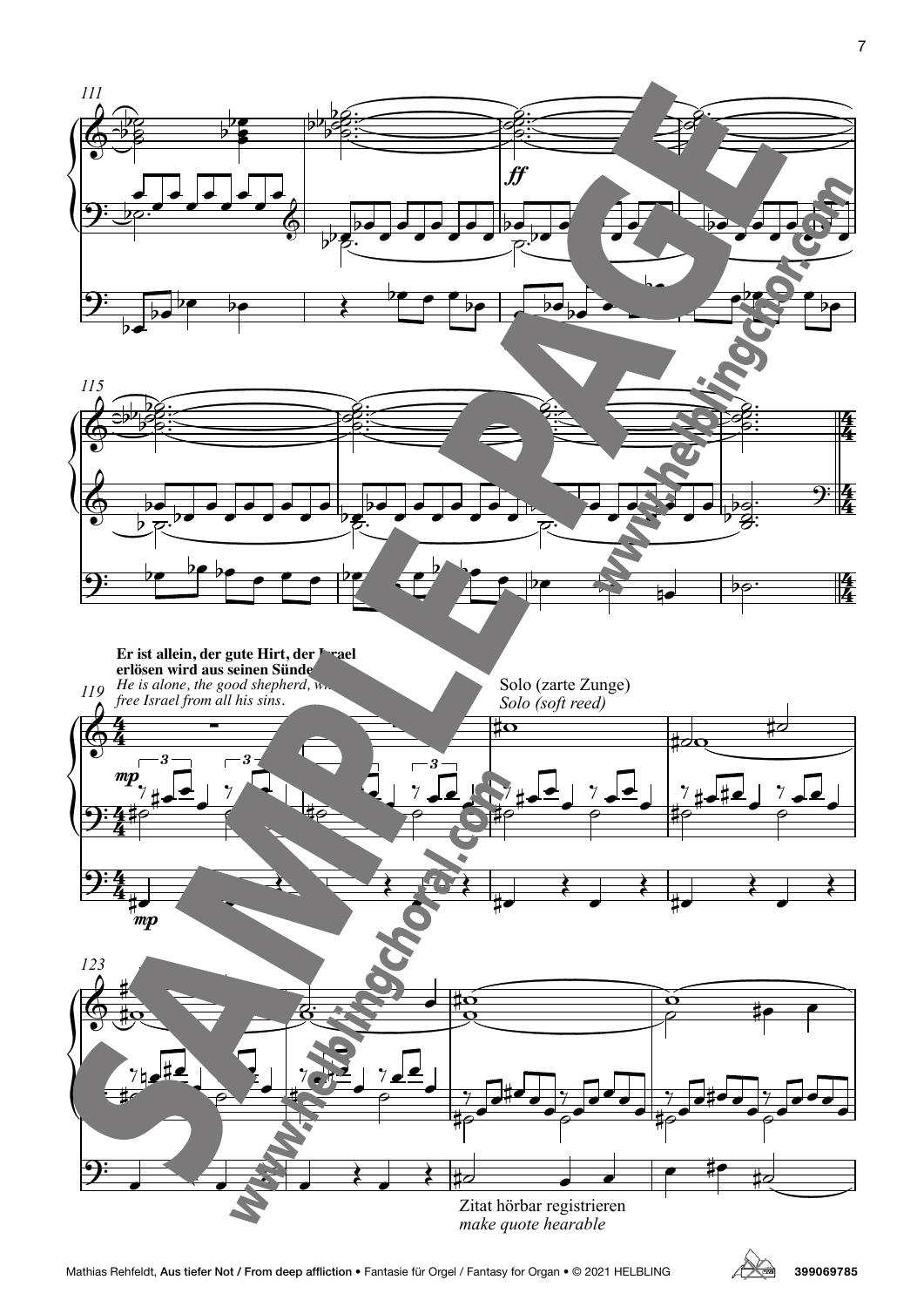

ehr prominer solistisch, dber auf getren. ten Werken *not soloistic, but stay on*





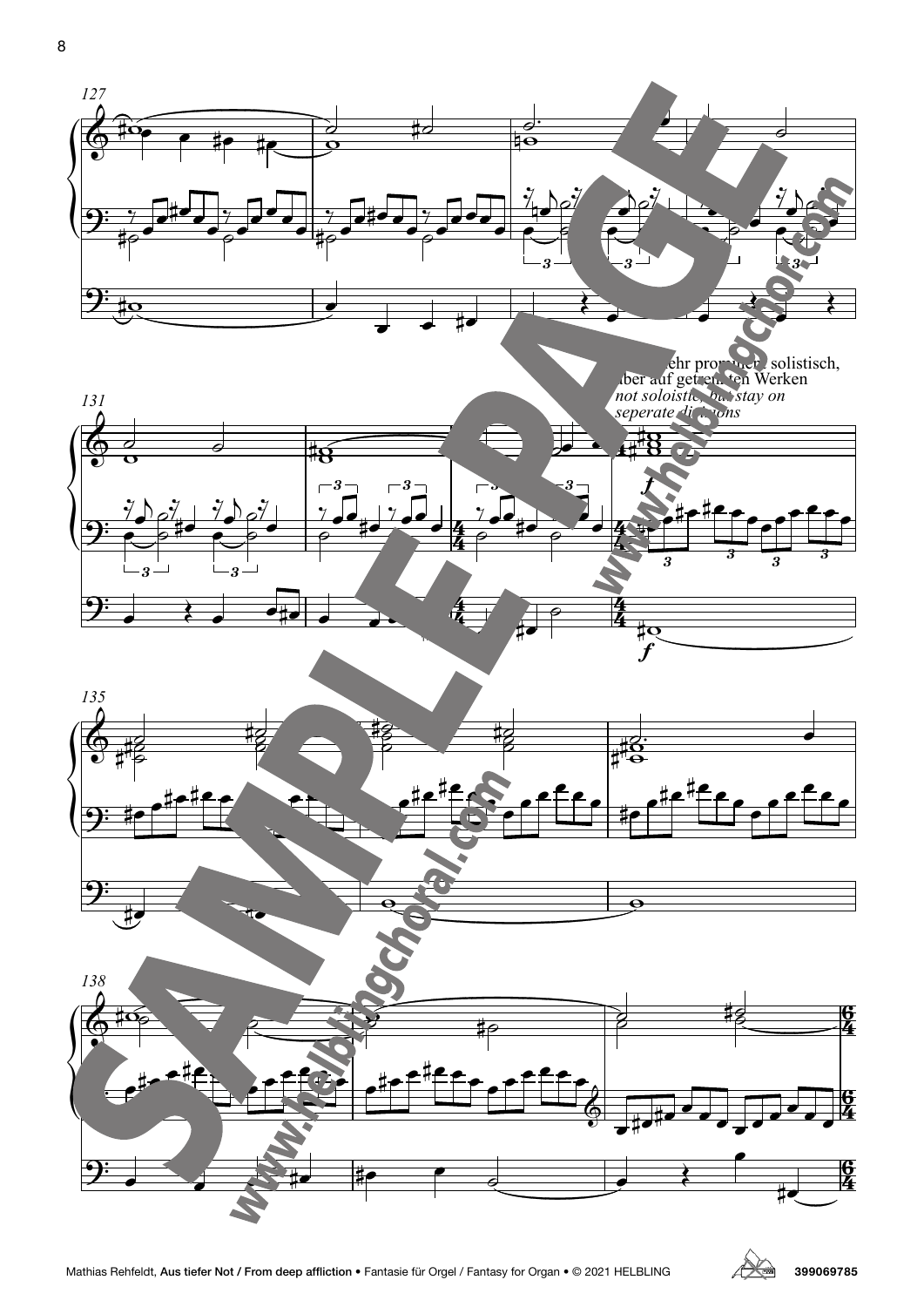







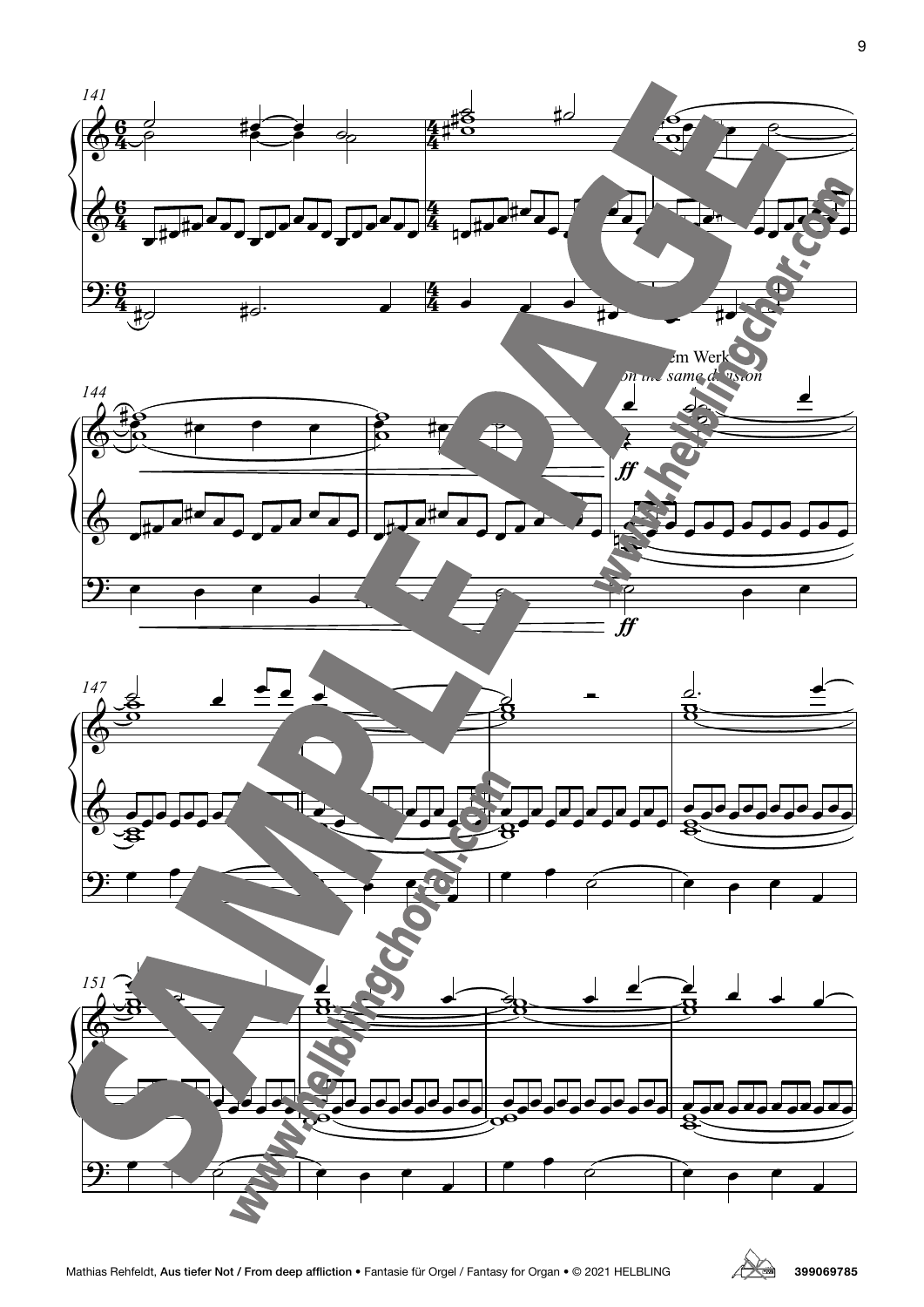





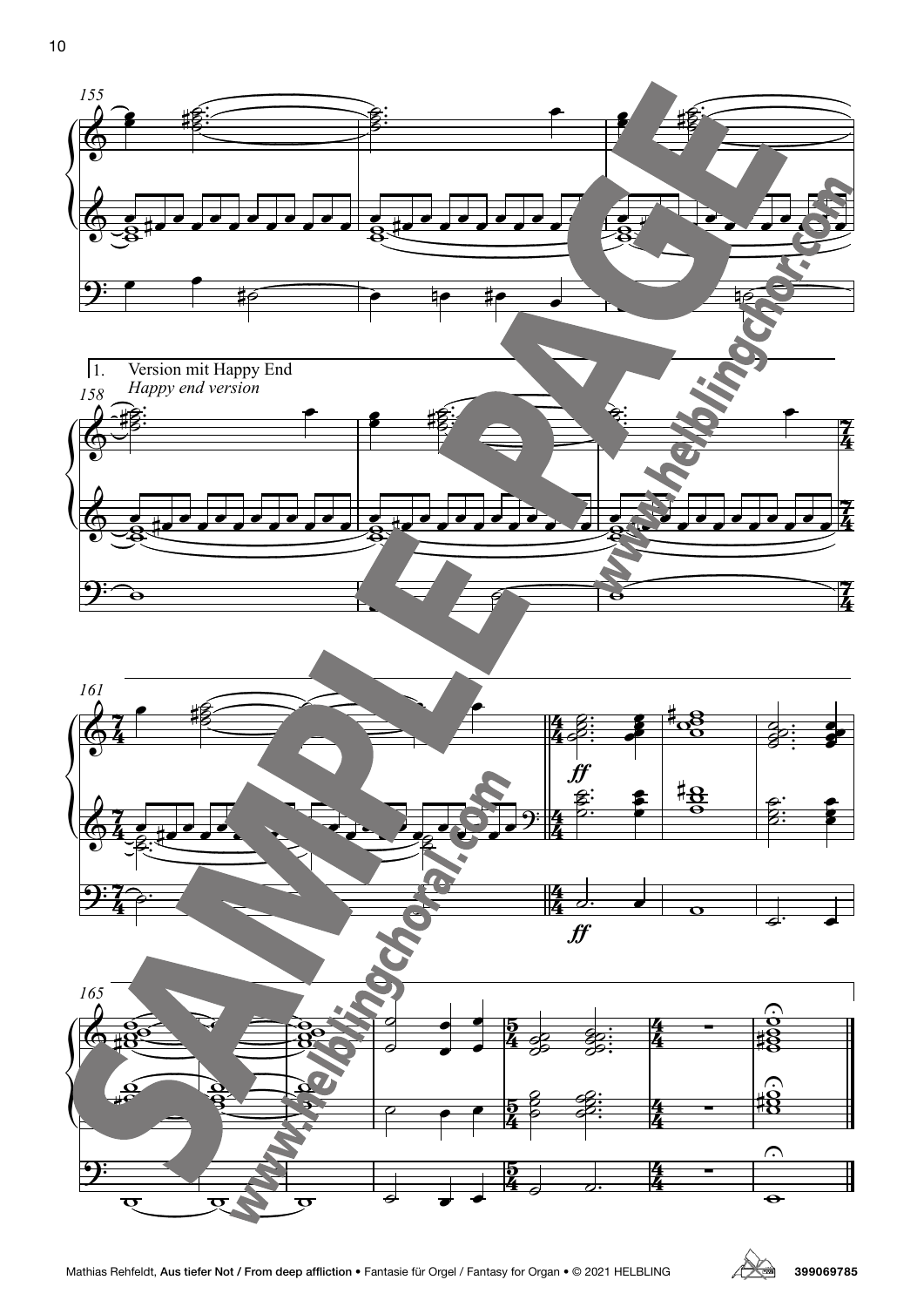